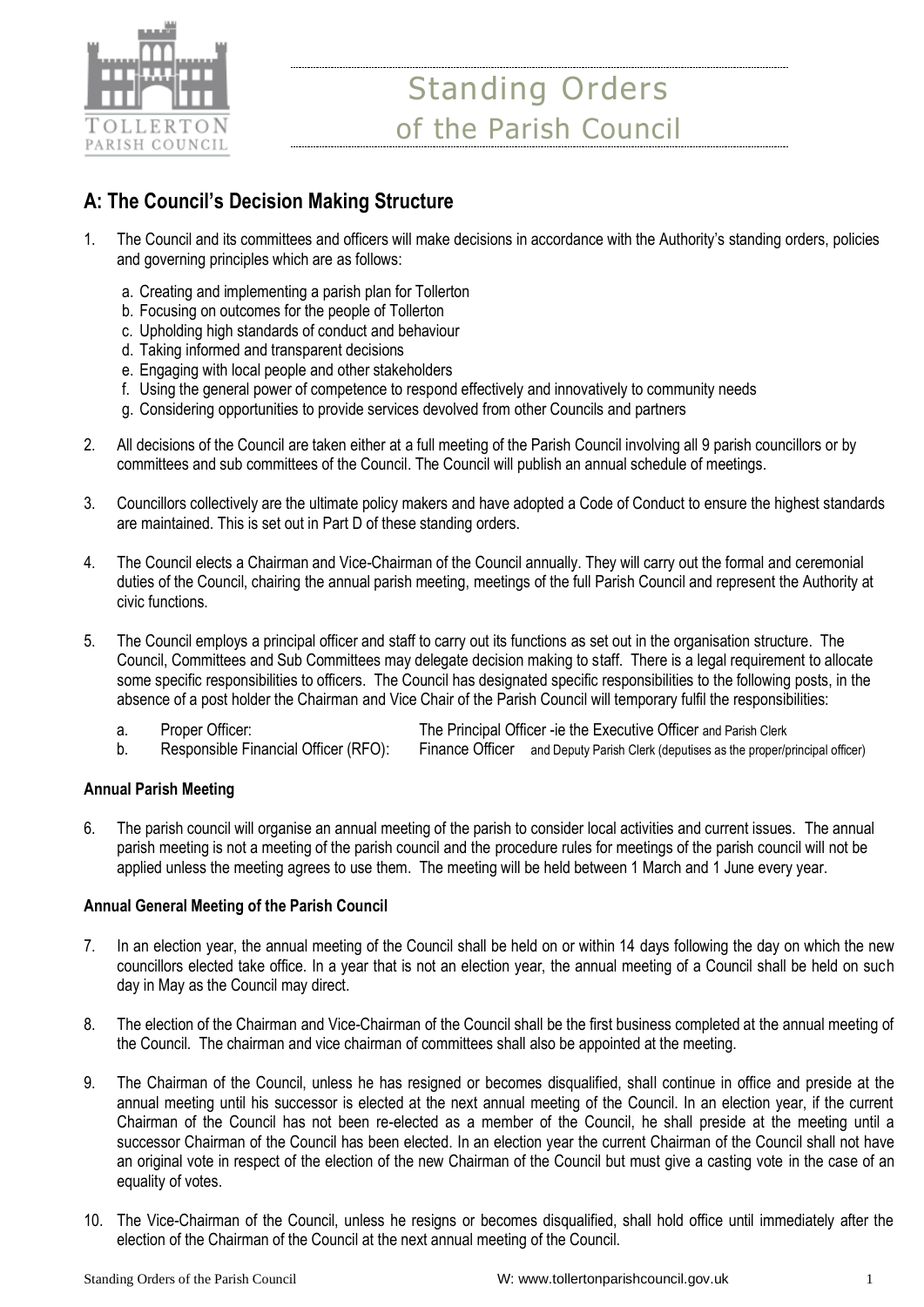

- 11. Following the election of the Chairman of the Council and Vice-Chairman of the Council at the annual meeting of the Council, the order of business shall be as follows:
	- a. In an election year, delivery by councillors of their declarations of acceptance of office.
	- b. To receive apologies for absence
	- c. To receive declarations of interest
	- d. Confirmation of the accuracy of the minutes of the last meeting of the Council and to receive minutes of committees.
	- e. Review of delegation arrangements to committees, sub-committees, employees and other local authorities.
	- f. Agree the establishment of committees including terms of references, size and nominations for membership.
	- g. Review of representation on or work with external bodies and arrangements for reporting back.
	- h. Review and adoption of appropriate standing orders and financial regulations.
	- i. Review of any other arrangements, including any charters, with other local authorities, review of contributions made to expenditure incurred by other local authorities.
	- j. Review of assets register including inventory of land, buildings and office equipment, maintenance contracts and risks.
	- k. Review and confirmation of arrangements for insurance cover in respect of all insured risks.
	- l. Review of the Council's and/or employees' memberships of other bodies.
	- m. Establishing or reviewing the Council's procedures including complaints, handling requests made under the Freedom of Information Act 2000 and Data Protection legislation, policy for dealing with the press/media
	- n. Reviewing the dates, times and place of ordinary meetings of the full Council for the year ahead

## **Ordinary meeting of the Parish Council**

- 12. Meetings of the Parish Council will normally be held on the first Wednesday every calendar month unless the Council decides otherwise or unless otherwise specified in the notice of meeting following consultation with the Chairman. The order of business for all meetings of the parish council (including ordinary meetings, committee and sub committees) shall be as follows:
	- a. Appointment of a member to chair the meeting if the chairman and vice chairman of the meeting are not present.
	- b. To receive apologies for absence
	- c. To receive declarations of interest
	- d. Confirmation of the accuracy of the minutes of the last meeting and to note minutes of committees or subcommittees.
	- e. Other scheduled items of business

## **Committees and Sub-Committees of the Parish Council**

- 13. The Council may appoint committees as may be necessary and:
	- a. shall determine their terms of reference;
	- b. shall appoint and determine the term of office of non-councillor members of such a committee (unless the appointment of non-councillors is prohibited by law) so as to hold office no later than the next annual meeting;
	- c. may appoint a chairman and vice chairman of the committee
	- d. may dissolve a committee at any time.
- 14. All 9 parish councillors shall be members of every committee unless they opt out by notifying the proper officer.
- 15. Committees will determine the dates of their meetings. Unless there is a Council resolution to the contrary, every committee may appoint sub-committees as necessary whose terms of reference and members shall be determined by resolution of the committee.
- 16. The Council will appoint a personnel committee with the terms of reference set out in the appendix to these standing orders.

## **Working Groups**

17. The Council may appoint advisory or working groups comprised of a number of councillors and non-councillors. Working or Advisory groups may consist wholly of persons who are non-councillors. Such groups are not decision making bodies but may make recommendations to meetings of the parish council (including committees and sub committees). Meetings will not ordinarily be attended by or minuted by the Clerk unless requested to do so.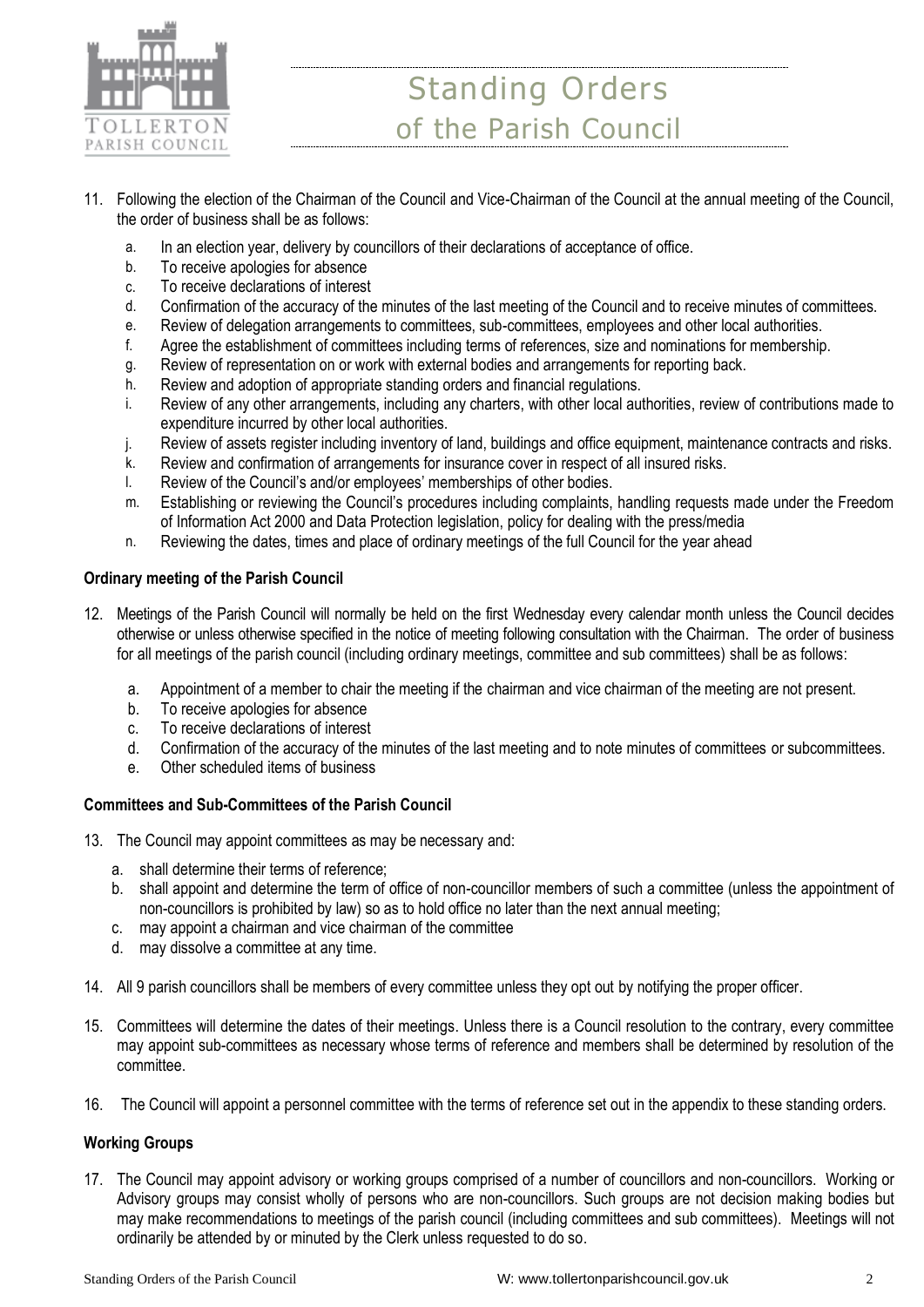

# **B: Transparency, access to information and meetings**

All meetings of the parish council (including annual general meeting, ordinary meetings, committee and sub committees) shall:

- 18. Be open to the public unless their presence is prejudicial to the public interest by reason of the confidential nature of the business to be transacted or for other special reasons. The public's exclusion from part or all of a meeting shall be by a resolution that shall give reasons for the public's exclusion.
- 19. Be publicised with at least 3 clear days notice given of the meeting in a statutory public notice. When calculating the 3 clear days for notice of a meeting to councillors and the public, the day on which notice was issued, the day of the meeting, a Sunday, a day of the Christmas break, a day of the Easter break or of a bank holiday or a day appointed for public thanksgiving or mourning shall not count. The Council will normally seek to avoid a Saturday being included in the calculation of the notice period.
- 20. Not take place in premises, which at the time of the meeting, are used for the supply of alcohol unless no other premises are available free of charge or at a reasonable cost.
- 21. Provide an opportunity for members of the public to make representations, answer questions and give evidence in respect of any item of business included in the agenda. The period of time that is designated for public participation shall not exceed 15 minutes and
	- a. each member of the public shall be entitled to speak once only in respect of any business appropriate to the meeting and shall not speak for more than 5 minutes.
	- b. a question asked by a member of the public during a public participation session at a meeting shall not require a response or debate.
	- c. the Chairman may direct that a response to a question posed by a member of the public be referred to a Councillor for an oral response or to an employee for a written or oral response.
	- d. a record of issues raised at the public participation session of a meeting shall be included in the minutes of that meeting, without reference to specific contributors
- 22. Be recordable by the public. In the interests of transparency, any person wishing to record a meeting should inform the chairman before the start of the meeting and put the recording equipment on view. The recording should be confined to the meeting itself.
- 23. Provide reasonable facilities for the press for the taking of their report of all or part of a meeting at which they are entitled to be present.
- 24. Have a written record of the decisions made and the discussion that took place, referred to as the minutes. The draft minutes of the meeting will usually be published no later than 14 days following the meeting, but in any event before the next meeting.

### **Additional meetings**

- 25. The Chairman of the Council may convene an extraordinary meeting of the Council, Committee or sub-committee at any time. If the Chairman of the Council does not or refuses to call an extraordinary meeting of the Council within 7 days of having been requested to do so by two councillors, those two councillors may convene an extraordinary meeting of the Council. The statutory public notice giving the time, venue and agenda for such a meeting must be signed by the Chairman or two councillors as appropriate.
- 26. The Chairman of a committee (or a sub-committee) may convene an extraordinary meeting of the committee or subcommittee at any time. If the Chairman of a committee (or a sub-committee) does not or refuses to call an extraordinary meeting within 7 days of having been requested by to do so by 2 councillors, those two councillors may convene an extraordinary meeting of a committee (or a sub-committee). The statutory public notice giving the time, venue and agenda for such a meeting must be signed by the Chairman or two councillors as appropriate.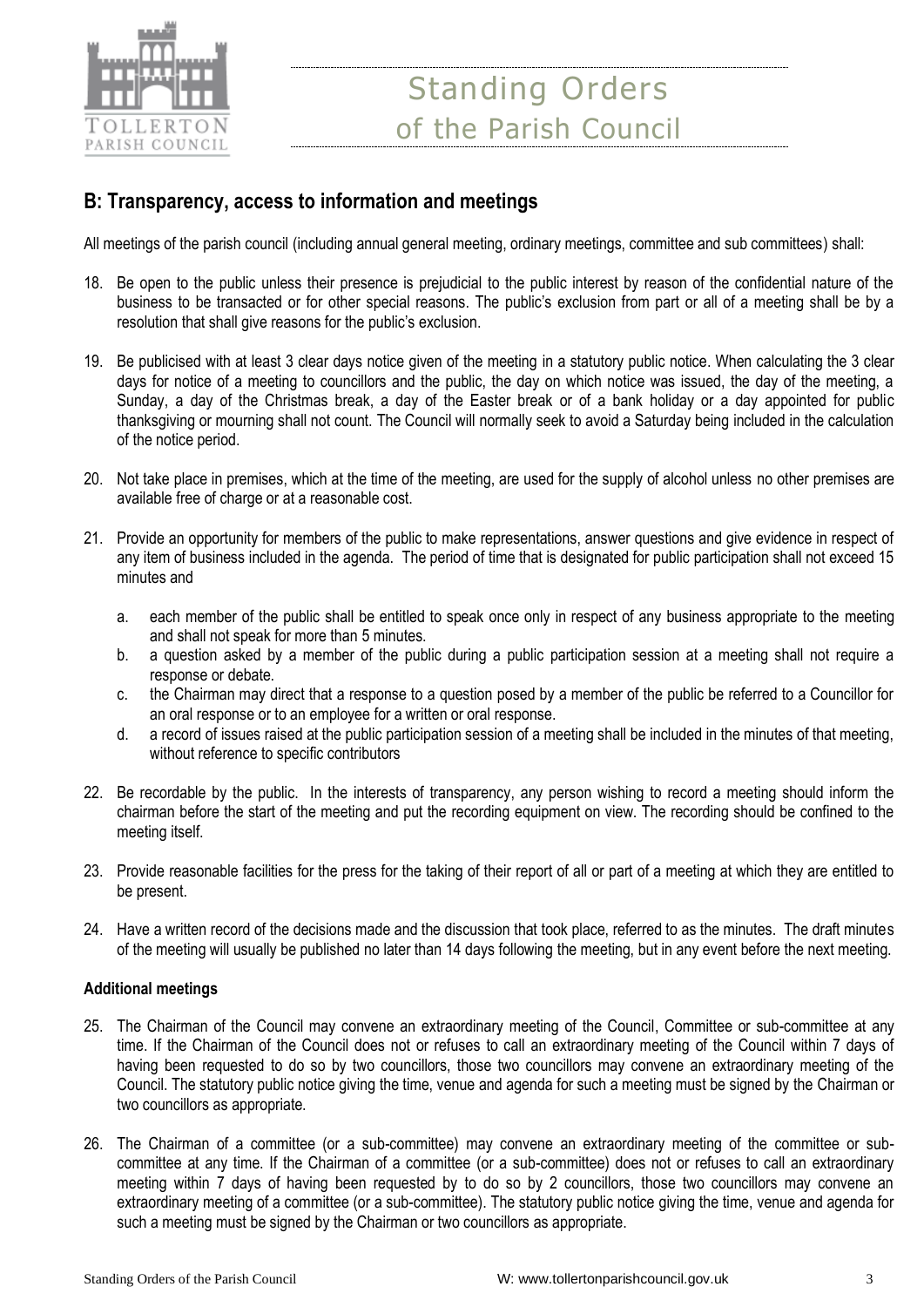

# **C: Procedure Rules for Meetings of the Council**

The following procedure rules are applicable to all meetings of the parish council (including annual general meeting, ordinary meetings, committee and sub committees):

- 27. The Chairman, if present, shall preside at a meeting. If the Chairman is absent from a meeting, the Vice-Chairman, if present, shall preside. If both the Chairman and the Vice-Chairman are absent from a meeting, a Councillor as chosen by the Councillors present at the meeting shall preside at the meeting and shall be authorised to do anything that the chairman would be authorised to do.
- 28. No business may be transacted at a meeting unless at least one third of the whole number of members of the Council or Committee or subcommittee are present and in no case shall the quorum of a meeting be less than 3. If a meeting is or becomes inquorate no business shall be transacted and the meeting shall be adjourned. Any outstanding business of a meeting so adjourned shall be transacted at a following meeting.
- 29. Any person speaking at a meeting shall address his comments to the Chairman. Only one person is permitted to speak at a time. If more than one person wishes to speak, the Chairman shall direct the order of speaking.
- 30. All questions at a meeting shall be decided by a majority of the Councillors present and voting thereon.
- 31. Unless standing orders provide otherwise, voting on any question shall be by a show of hands. At the request of a Councillor, the voting on any item shall be recorded so as to show whether each councillor present and voting gave his vote for or against that question. The minutes of a meeting shall record the names of councillors present and absent
- 32. The Chairman may give an original vote on any matter put to the vote, and in the case of an equality of votes may exercise his casting vote whether or not he gave an original vote.
- 33. No meeting shall exceed a period of two hours and thirty minutes unless a request for a time limited extension, in order to conclude a debate or the agenda has been agreed. The proper officer and/or chairman shall inform the meeting when this period has been reached.
- 34. The following rules of debate shall be applied to all meetings of the parish council (including annual general meeting, ordinary meetings, committee and sub committees):
	- a Motions included in an agenda shall be considered in the order that they appear on the agenda unless the order is changed at the Chairman's direction for reasons of expedience.
	- b Subject to standing orders a motion shall not be considered unless it has been proposed and seconded.
	- c Subject to standings a motion included in an agenda not moved by the councillor who tabled it, may be treated as withdrawn.
	- d A Councillor may move amendments to his own motion. If a motion has already been seconded, an amendment to it shall be with the consent of the seconder.
	- e Any amendment to a motion shall be either:
		- i. to leave out words;
		- ii. to add words;
		- iii. to leave out words and add other words.
	- f A proposed or carried amendment to a motion shall not have the effect of rescinding the original or substantive motion under consideration.
	- g Only one amendment shall be moved and debated at a time, the order of which shall be directed by the Chairman. No further amendment to a motion shall be moved until the previous amendment has been disposed of.
	- h Subject to Standing Orders, one or more amendments may be discussed together if the Chairman considers this expedient but shall be voted upon separately.
	- i Pursuant to standing orders, the number of amendments to an original or substantive motion, which may be moved by a councillor, is limited to one.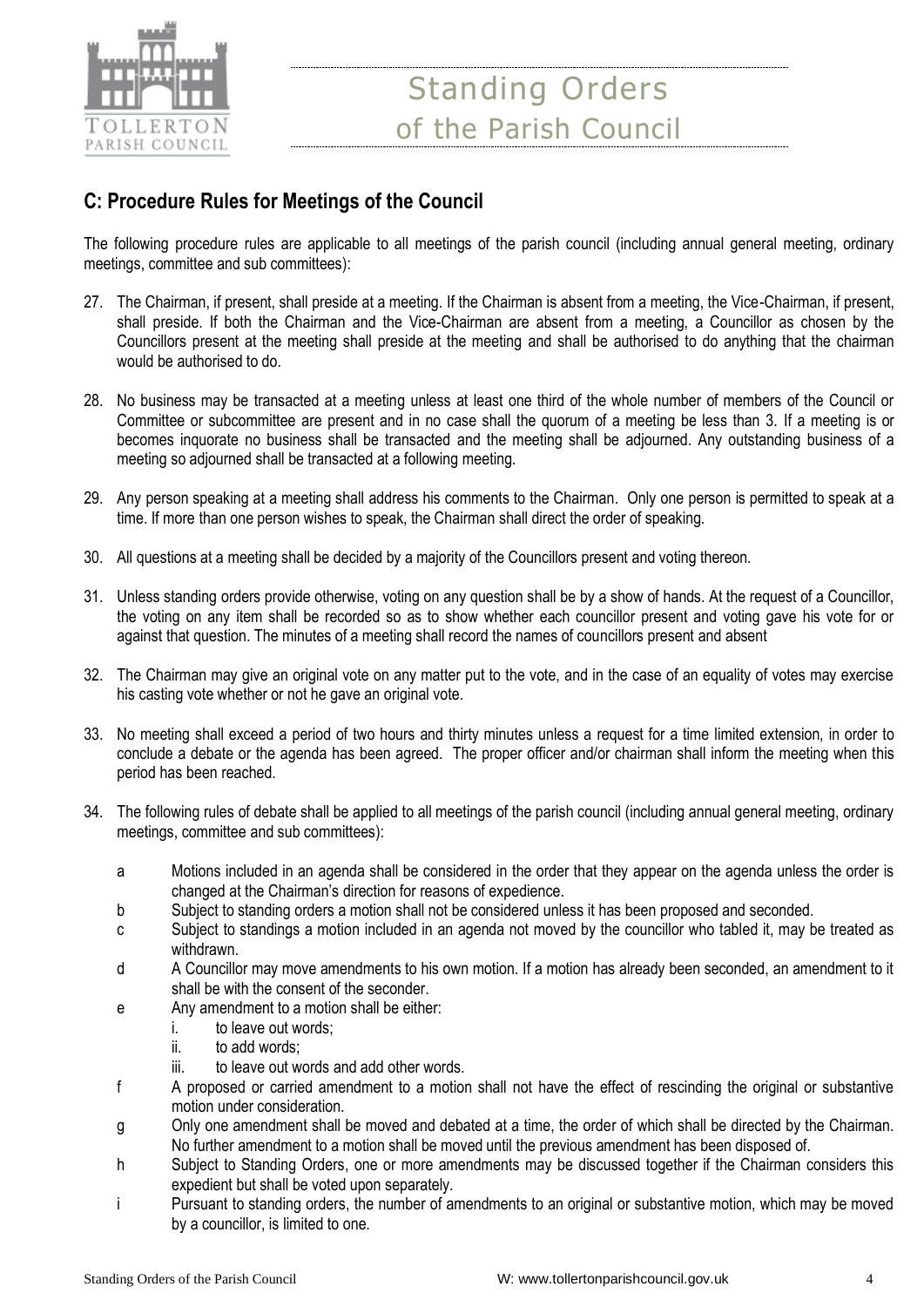

- j If an amendment is not carried, other amendments shall be moved in the order directed by the Chairman.
- k If an amendment is carried, the original motion, as amended, shall take the place of the original motion and shall become the substantive motion upon which any further amendment may be moved.
- l The mover of a motion or the mover of an amendment shall have a right of reply.
- m Where a series of amendments to an original motion are carried, the mover of the original motion shall have a right of reply in respect of the substantive motion at the very end of debate and immediately before it is put to the vote.
- n Subject to standing orders 6 (l) and (m) above, a councillor may not speak further in respect of any one motion except to speak once on an amendment moved by another councillor or to make a point of order or to give a personal explanation.
- o During the debate of a motion, a councillor may interrupt only on a point of order or a personal explanation and the councillor who was interrupted shall stop speaking. A Councillor raising a point of order shall identify the standing order that he considers has been breached or specify the irregularity in the meeting about which he is concerned.
- p A point of order shall be decided by the Chairman, whose decision shall be final. The chairman may request the advice of the proper officer when considering any point of order.
- q With the consent of the seconder and/or of the meeting, the proposer may withdraw a motion or amendment. A councillor shall not speak upon the said motion or amendment unless permission for the withdrawal of the motion or amendment has been refused.
- r Subject to standing order, when a councillor's motion is under debate no other motion shall be moved except:
	- i. to amend the motion;
	- ii. to proceed to the next business;
	- iii. to adjourn the debate;
	- iv. to put the motion to a vote;
	- v. to ask a person to be silent or for him to leave the meeting;
	- vi. to refer a motion to a committee or sub-committee for consideration;
	- vii. to exclude the public and press;
	- viii. to adjourn the meeting;
	- ix. to suspend any standing order, except those which are mandatory
- s In respect of standing order (iv) above, the Chairman shall first be satisfied that the motion has been seconded and sufficiently debated before it is put to the vote. The Chairman shall call upon the mover of the motion under debate to exercise or waive his right of reply and shall put the motion to the vote after that right has been exercised or waived. Any adjournment shall not prejudice the mover's right of reply at the resumption.
- 35. Motions in respect of the following matters may be moved without written notice.
	- a. To appoint a person to preside at a meeting.
	- b. To approve the absences of councillors.
	- c. To approve the accuracy of the minutes of the previous meeting.
	- d. To correct an inaccuracy in the minutes of the previous meeting.
	- e. To dispose of business, if any, remaining from the last meeting.
	- f. To alter the order of business on the agenda for reasons of urgency or expedience.
	- g. To proceed to the next business on the agenda.
	- h. To close or adjourn debate or adjourn the meeting.
	- i. To refer by formal delegation a matter to a committee or to a sub-committee or an employee.
	- j. To appoint a committee or sub-committee or any councillors thereto.
	- k. To receive nominations to a committee or sub-committee.
	- l. To dissolve a committee or sub-committee.
	- m. To note the minutes of a meeting of a committee or sub-committee.
	- n. To consider a report and/or recommendations made by a committee or a sub- committee or an employee.
	- o. To consider a report and/or recommendations made by an employee, professional advisor, expert or consultant.
	- p. To authorise legal deeds to be signed by two councillors and witnessed.
	- q. To authorise the payment of monies up to £2500.
	- r. To amend a motion relevant to the original or substantive motion under consideration what shall not have the effect of nullifying it.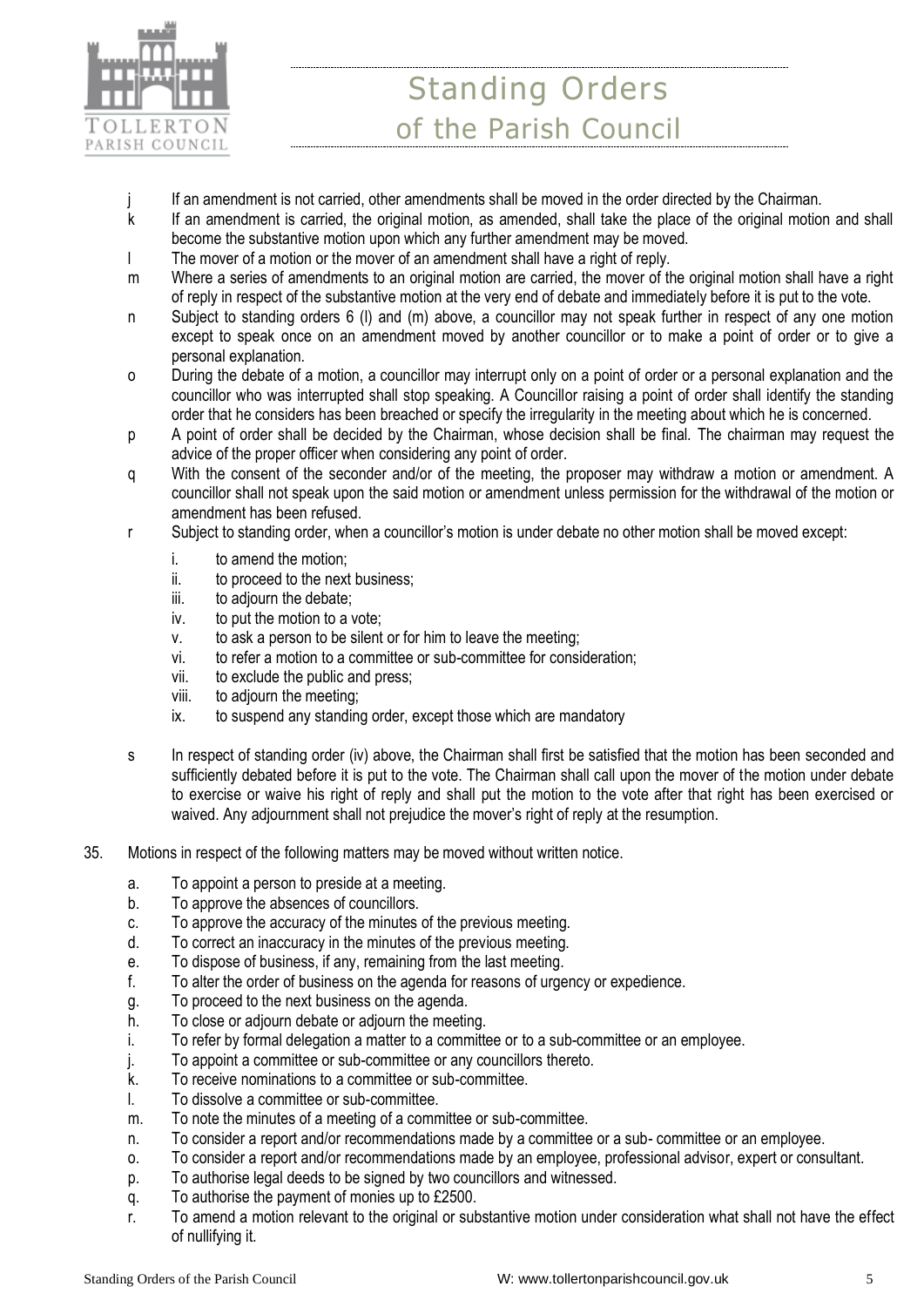

- s. To extend the time limit for speeches.
- t. To exclude the press and public for all or part of a meeting.
- u. To silence or exclude from the meeting a Councillor or a member of the public for disorderly conduct.
- v. To give the consent of the Council if such consent is required by standing orders.
- w. To suspend any standing order except those which are mandatory by law.
- x. To appoint representatives to outside bodies and to make arrangements for those representatives to report back the activities of outside bodies.
- y. To answer questions from councillors.

#### **Rescission of previous resolutions**

- 36. A resolution (whether affirmative or negative) of the Council shall not be reversed within 6 months except either by a special motion, the written notice whereof bears the names of at least 3 members of the Council, or by a motion moved in pursuance of the report or recommendation of a committee.
- 37. When such a special motion or any other motion moved pursuant to the standing order above has been disposed of, no similar motion may be moved within a further 6 months.

#### **Disorderly conduct**

- 38. No person shall obstruct the transaction of business at a meeting or behave offensively or improperly. If, in the opinion of the Chairman, there has been a breach of this standing order, the Chairman shall express that opinion and thereafter any councillor (including the Chairman) may move that the person be silenced or excluded from the meeting, and the motion, if seconded, shall be put forth with and without discussion.
- 39. If a resolution that a person be silenced or excluded from the meeting is disobeyed, the Chairman may take such further steps as may reasonably be necessary to enforce it and/or he may adjourn the meeting.

#### **Voting on appointments**

40. Where more than 2 persons have been nominated for a position to be filled by the Council and none of those persons has received an absolute majority of votes in their favour, the name of the person having the least number of votes shall be struck off the list and a fresh vote taken. This process shall continue until a majority of votes is given in favour of one person. Any tie may be settled by the Chairman's casting vote.

#### **Minutes**

- 41. No discussion of the draft minutes of a preceding meeting shall take place except in relation to their accuracy. A motion to correct an inaccuracy in the minutes may be raised in accordance with these standing orders.
- 42. Minutes, including any amendment to correct their accuracy, shall be confirmed by resolution and shall be signed by the Chairman of the meeting and stand as an accurate record of the meeting to which the minutes relate.
- 43. If the Chairman of the meeting does not consider the minutes to be an accurate record of the meeting to which they relate, he shall sign the minutes and include a paragraph in the following terms or to the same effect:

 "The Chairman of this meeting does not believe that the minutes of the meeting of the ( ) held on [date] in respect of ( ) were a correct record but his view was not upheld by the majority of the committee/council and the minutes are confirmed as an accurate record of the proceedings."

#### **Variation, revocation and suspension of standing orders**

44. Any part of the standing orders, except those that are mandatory by law, may be suspended by resolution in relation to any specific item of business. A motion to permanently vary the Council's standing orders not mandatory by law shall not be carried unless two-thirds of the councillors at a meeting of the Council vote in favour of the same.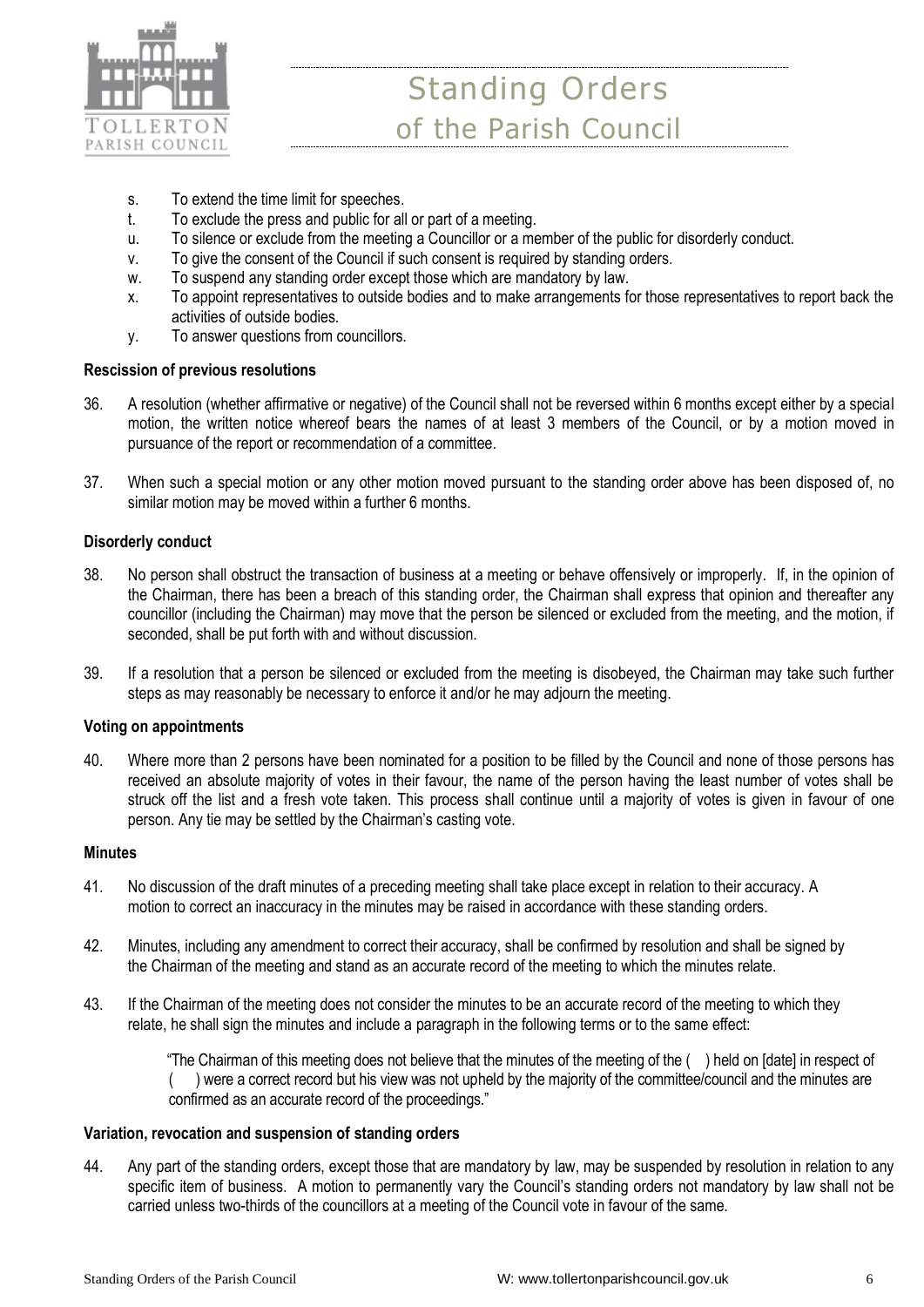

# **D: Rights and Responsibilities of Councillors**

# **Code of Conduct**

- 45. Pursuant to section 27 of the Localism Act 2011, the council has adopted this Code of Conduct to promote and maintain high standards of behaviour by its members and co-opted members whenever they conduct the business of the Council This Code of Conduct is based on the principles of selflessness, integrity, objectivity, accountability, openness, honesty, and leadership.
- 46. When a member of the Council acts, claims to act or gives the impression of acting as a representative of the Council, he/she has the following obligations.
	- a. He/she shall behave in such a way that a reasonable person would regard as respectful.
	- b. He/she shall not act in a way which a reasonable person would regard as bullying or intimidatory.
	- c. He/she shall not seek to improperly confer an advantage or disadvantage on any person.
	- d. He/she shall use the resources of the Council in accordance with its requirements.
	- e. He/she shall not disclose information which is confidential or where disclosure is prohibited by law.
- 47. All shall undertake training in the code of conduct is made available within 12 months of the delivery of their declaration of acceptance of office.

## **Registration of interests**

- 48. Within 28 days of this Code being adopted by the Council, or the member's election or the co-opted member's appointment (where that is later), he/she shall register with the Proper Officer and the Monitoring Officer of the principle authority any such interests as should be required.
- 49. Upon the re-election of a member or the re-appointment of a co-opted member, he/she shall within 28 days re-register with the Proper Officer and the Monitoring Officer of the principal authority any such interests as should be required.
- 50. A member shall register with the Proper Officer and the Monitoring Officer of the principal authority any change to interests or new interests within 28 days of becoming aware of it.
- 51. A member need only declare the existence but not the details of any interest which the Monitoring Officer of the principal authority agrees is a 'sensitive interest'. A sensitive interest is one which, if disclosed on a public register, could lead the member or a person connected with the member to be subject to violence or intimidation.

### **Declaration of interests at meetings**

- 52. Where a matter arises at a meeting which relates to a registered/pecuniary interest the member shall not participate in a discussion or vote on the matter. He/she only has to declare what his/her interest is if it is not already entered in the member's register of interests or if he/she has not notified the Monitoring Officer of the principal authority of it.
- 53. Where a matter arises at a meeting which relates to a registered/pecuniary interest which is a sensitive interest, the member shall not participate in a discussion or vote on the matter. If it is a sensitive interest which has not already been disclosed to the Monitoring Office of the principal authority, the member shall disclose he/she has an interest but not the nature of it.
- 54. Where a matter arises at a meeting which relates to a personal interest, the member shall not vote on the matter. He/she may speak on the matter only if members of the public are also allowed to speak at the meeting.
- 55. A member only has to declare his/her personal interest if it has not already entered in his/her register of interests or he/she has not notified the Monitoring Officer of the principal authority of it or if he/she speaks on the matter. If he/she holds a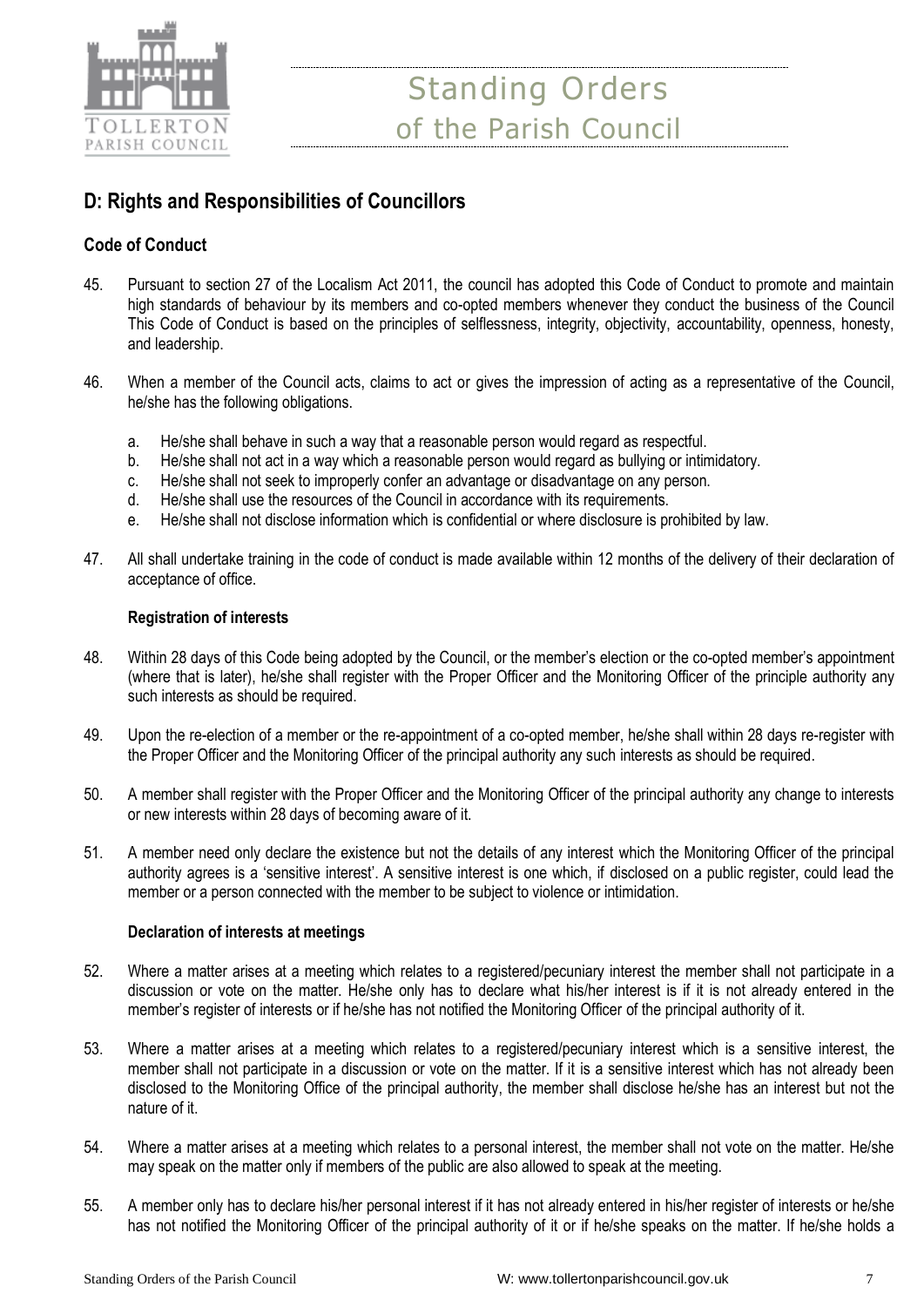

personal interest which is a sensitive interest not already disclosed to the Monitoring Officer, he/she shall declare the interest but not the nature of the interest.

56. Where a matter arises at a meeting which relates to a financial interest of a friend, relative or close associate (other than a pecuniary interest), the member shall disclose the nature of the interest and not vote on the matter. He/she may speak on the matter only if members of the public are also allowed to speak at the meeting. If it is a 'sensitive interest' the member shall declare the interest but not the nature of the interest.

### **Dispensations**

- 57. On a written request made to the Council's proper officer, the Council may grant a member a dispensation to participate in a discussion and vote on a matter at a meeting even if he/she a pecuniary or personal interest if the Council believes that the number of members otherwise prohibited from taking part in the meeting would impede the transaction of the business; or it is in the interests of the inhabitants in the Council's area to allow the member to take part or it is otherwise appropriate to grant a dispensation.
- 58. The Council has granted a dispensation to all members to participate in all discussions and vote on all matters where they have pecuniary interest arising from or relating to: public sector employment, voluntary or trustee roles with the Tollerton Community Trust and the Tollerton Flying Club Limited, the setting of council tax and the development of planning policy.

#### **Allegations of breaches of the code of conduct**

- 59. On receipt of a notification that there has been an alleged breach of the code of conduct the Proper Officer shall refer it to a committee known as the Code of Conduct Committee.
- 60. Where the notification relates to a complaint made by the Proper Officer, the Proper Officer shall notify the Chairman of the Code of Conduct Committee of that fact, who, upon receipt of such notification, shall nominate a person to assume the duties of the Proper Officer set out in the remainder of this standing order, who shall continue to act in respect of that matter as such until the complaint is resolved.
- 61. Where a notification relates to a complaint made by an employee (not being the Proper Officer) the Proper Officer shall ensure that the employee in question does not deal with any aspect of the complaint.
- 62. The subject matter of notifications shall be confidential and, insofar as it is possible to do so by law, the Council (including the Proper Officer and the Chairman of the Code of Conduct Committee shall take the steps set out below, together with other steps considered necessary, to maintain confidentiality.
	- a. Draft the summonses and agendas in such a way that the identity and subject matter of the complaint are not disclosed.
	- b. Ensure that any background papers containing the information set out above are not made public.
	- c. Ensure that the public and press are excluded from meetings as appropriate.
	- d. Ensure that the minutes of meetings preserve confidentiality.
	- e. Consider any liaison that may be required with the person or body with statutory responsibility for the investigation of the matter.
- 63. These provisions should not be taken to prohibit the Council (whether through the Proper Officer or the Chairman of the Code of Conduct Committee) from disclosing information to members and officers of the Council or to other persons where such disclosure is necessary to deal with the complaint or is required by law.
- 64. The Code of Conduct Committee shall have the power to:
	- a. seek documentary and other evidence from the person or body with statutory responsibility or investigation of the matter;
	- b. seek and share information relevant to the complaint;
	- c. grant the member involved a financial indemnity in respect of legal costs, which shall be in accordance with the law and subject to approval by a meeting of the full Council.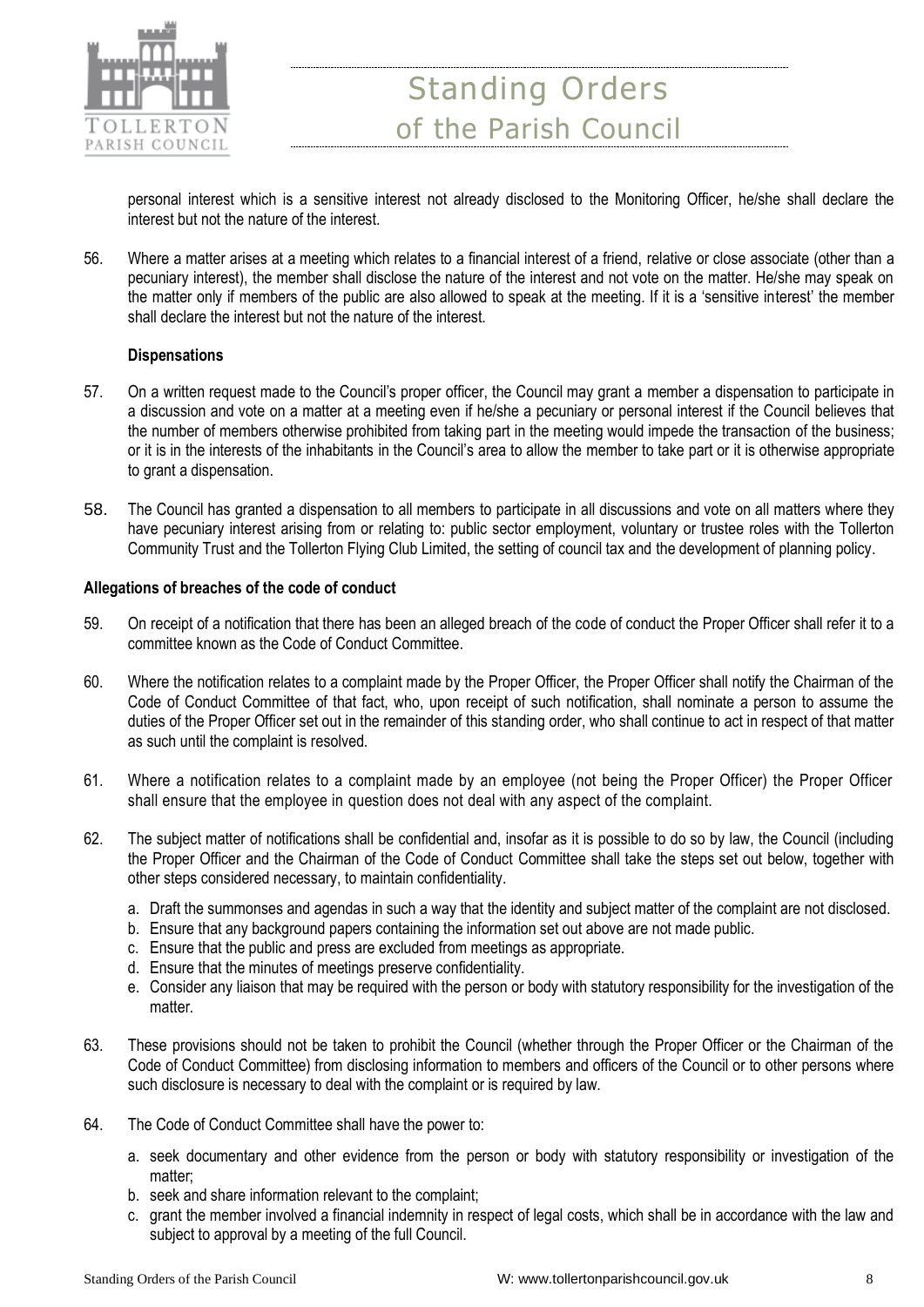

65. References to a notification shall be taken to refer to a communication of any kind that relates to a breach or an alleged breach of the code of conduct by a councillor.

#### **Access to information**

- 66. The Proper Officer shall provide a copy of the Council's standing orders to a councillor upon delivery of his declaration of acceptance of office.
- 67. Subject to standing orders to the contrary or in respect of matters which are confidential, a councillor may, for the purpose of his official duties (but not otherwise), inspect any document in the possession of the Council or a committee or a subcommittee, and request a copy for the same purpose. The minutes of meetings of the Council, its committees or subcommittees shall be available for inspection by councillors.
- 68. Requests for information may be made to the Proper Officer, Principal Officer or RFO who will be expected to provide the information within 3 working days and no later than the next meeting of the Council. Councillors shall not disclose information given in confidence or which they believe, or ought to be aware is of a confidential nature. A councillor in breach of these provisions may be removed from a committee or a sub-committee by a resolution of the Council.

#### **Questions**

- 69. A councillor may seek an answer to a question concerning any business of the Council provided 6 clear days' notice of the question has been given to the Proper Officer.
- 70. Questions not related to items of business on the agenda for a meeting shall only be asked during the part of the meeting set aside for such questions. Every question shall be put and answered without discussion.

#### **Requesting motions or item of business to be scheduled at meetings of the council**

- 71. Councillors may request a motion or item of business be included in the agenda of a meeting of the council by giving written notice of its wording to the Council's Proper Officer at least 6 clear days before the next meeting. Every motion and resolution shall relate to the Council's statutory functions, powers and lawful obligations or shall relate to an issue that specifically affects the Council's area or its residents.
- 72. The Proper Officer may, before including a motion in the agenda received in accordance with the above standing order correct obvious grammatical or typographical errors in the wording of the motion.
- 73. If the Proper Officer considers the wording of a motion received is not clear in meaning, the motion shall be rejected until the mover of the motion resubmits it in writing to the Proper Officer in clear and certain language at least 6 clear days before the meeting.
- 74. If the wording or nature of a proposed motion is considered unlawful or improper, the Proper Officer shall consult with the Chairman of the forthcoming meeting or, as the case may be, the Councillors who have convened the meeting, to consider whether the motion shall be included or rejected in the agenda.
- 75. Notice of every motion received in accordance with the Council's standing orders shall be numbered in the order received and shall be entered in a book, which shall be open to inspection by all councillors. Every motion rejected in accordance with the Council's standing orders shall be duly recorded with a note by the Proper Officer giving reasons for its rejection in a book for that purpose, which shall be open to inspection by all councillors.

### **Unauthorised activities**

76. Unless authorised by a resolution from a committee, no individual councillor shall in the name or on behalf of the Council, a committee or a sub-committee: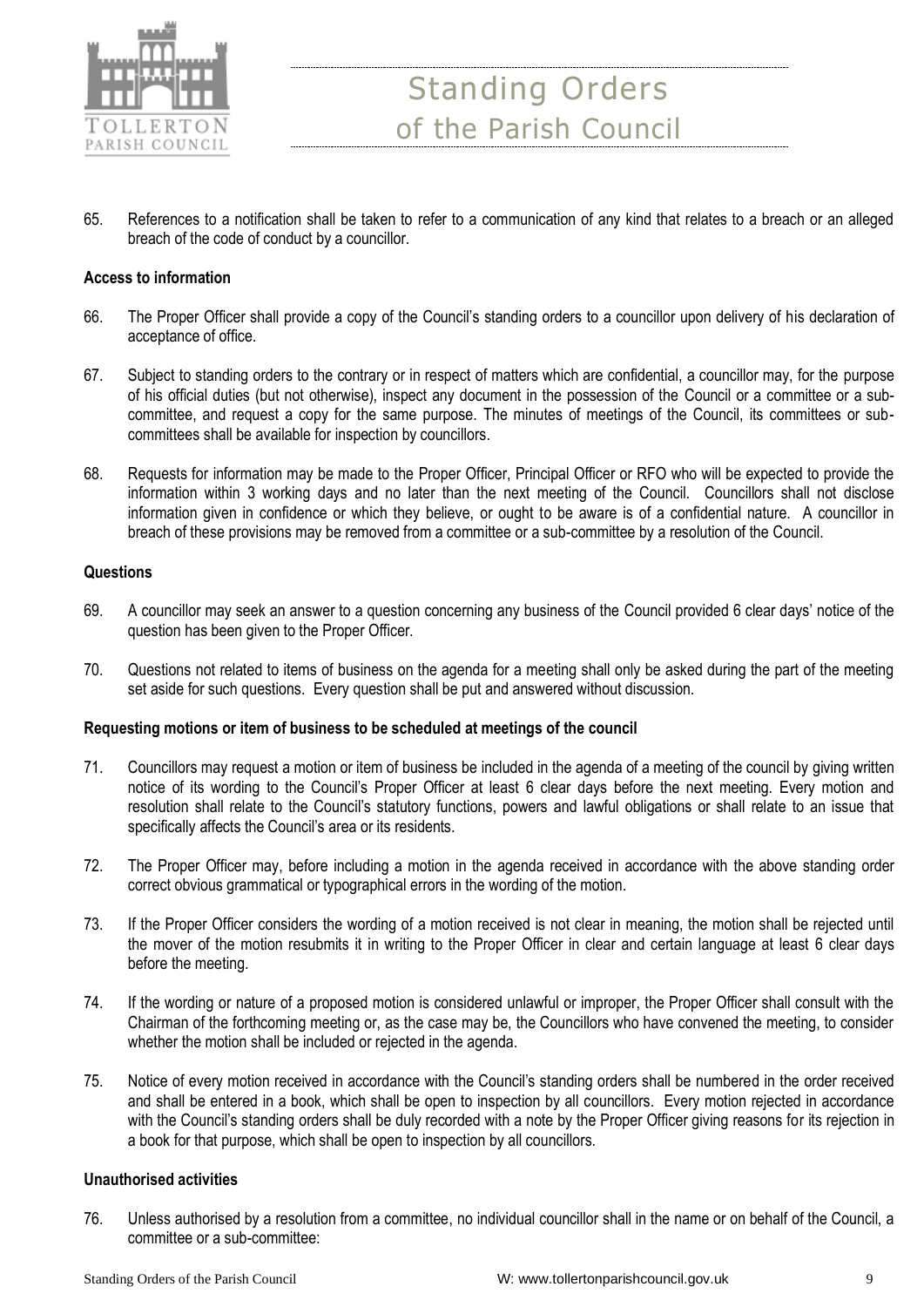

- a. inspect any land and/or premises which the Council has a right or duty to inspect; or
- b. issue orders, instructions or directions or
- c. incur expenditure except as set out in the financial regulations
- 77. A councillor's failure to observe standing orders more than 3 times in one meeting may result in him being excluded from the meeting in accordance with standing orders.
- 78. Canvassing councillors or the members of a committee or sub-committee, directly or indirectly, for appointment to or by the Council shall disqualify the candidate from such an appointment. The Proper Officer shall disclose the requirements of this standing order to every candidate.
- 79. A councillor or a member of a committee or sub-committee shall not solicit a person for appointment to or by the Council or recommend a person for such appointment or for promotion; but, nevertheless, any such person may give a written testimonial of a candidate's ability, experience or character for submission to the Council with an application for appointment. This standing order shall apply to tenders as if the person making the tender were a candidate for an appointment.

# **Casual Vacancies**

- 80. When a vacancy for a parish councillor arises, the proper officer will in consultation with the Chairman ensure that the appropriate notices are displayed for 14 working days in accordance with statutory requirements. Where no poll is called by 10 electors, the Council may seek to co-opt a parish councillor and will advertise the vacancy within the parish.
- 81. Following advertisement all Councillors will be provided with a copy of the applications forms received:
	- all interested applicants may be invited to the next Parish Council meeting to introduce themselves to the Council
	- the Council may appoint an interview panel of Councillors who will carry out an interview and information session with each candidate to allow the candidate to ask any questions and inform them of what the role involves
- 82. Whilst it is not desirable to maintain a vacancy, the Parish Council is not obliged to co-opt to fill a vacancy. Even if the Council invites applications it is not obliged to select anyone from the candidates who apply. Any discussion on the appropriateness of applicants will not normally be conducted in public.
- 83. Each vacancy will be filled by a vote of series of votes. Voting will be in accordance with Standing Orders and will continue until one candidate has received an absolute majority of those councilors present. At this stage, the successful candidate will be declared co-opted.
- 84. Should no single candidate receive a majority on the first vote, the candidate with the lowest number of votes is eliminated. Voting will then take place for the remaining candidates until one person receives an absolute majority.
- 85. The successful candidate is then declared co-opted to the Parish Council and will be asked to sign a Declaration of Acceptance of Office and to join the meeting. The successful candidate is a Councillor in their own right and is no different to any other member; co-option is a legitimate form of election as part of the election process.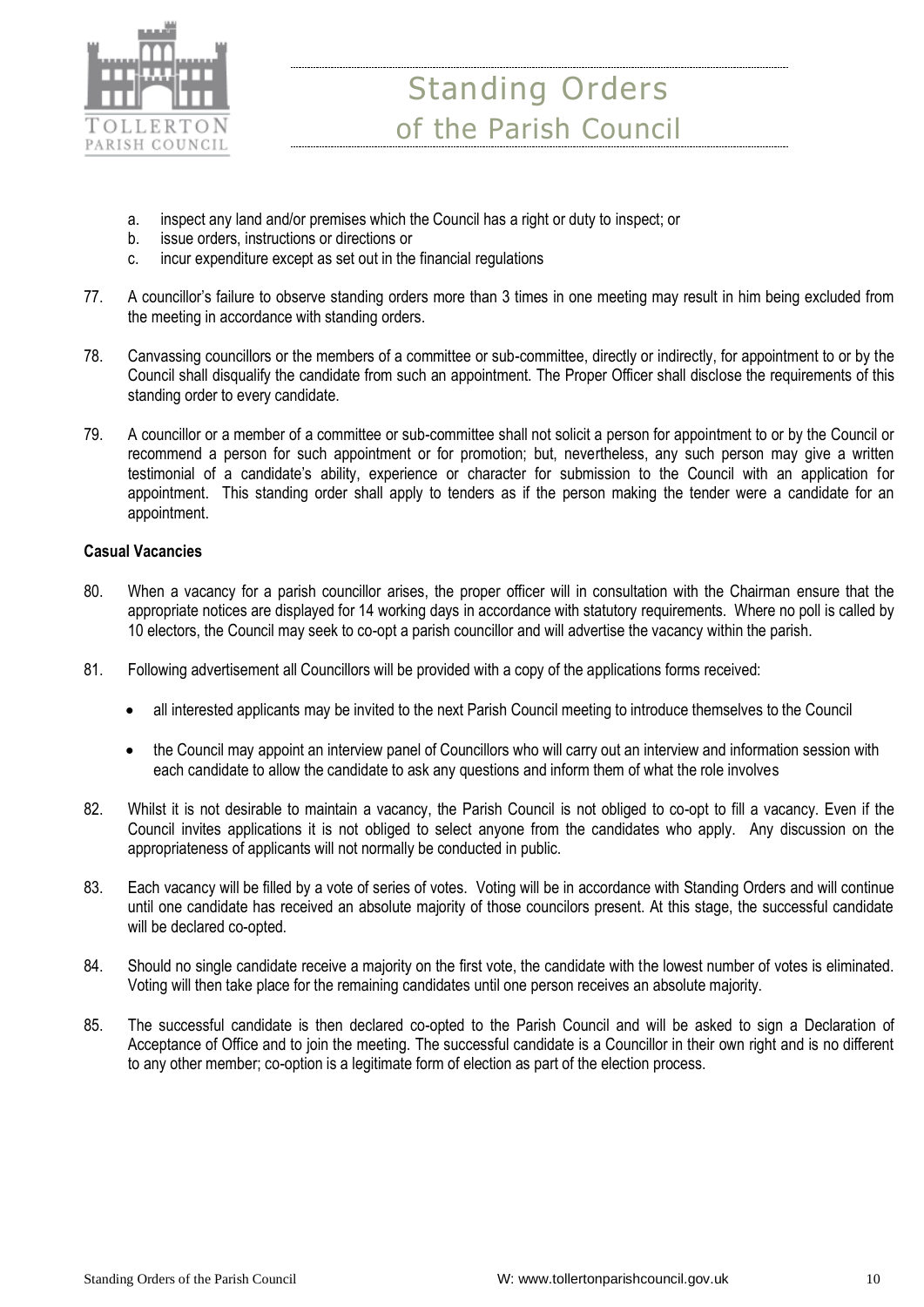

# **E: Financial Regulations**

- 86. These Financial Regulations shall govern the conduct of the financial transactions of the council and may only be amended or varied by resolution of the council.
- 87. The Council's financial regulations shall be reviewed once a year and will not normally be amended at other times. They may only be temporarily suspended by a resolution of an ordinary meeting of the parish council approved by at least two third of the whole number of members of the Council.
- 88. The Responsible Financial Officer shall advise the parish council on the application of the financial regulations and any necessary or appropriate revisions.
- 89. The Responsible Financial Officer and Proper Officer shall immediately advise the Chairman of the Parish Council and the next meeting of the Council of any alleged breaches, breaches or urgent changes required to the financial regulations.

## **Financial Management: Accounts and Financial Statement**

- 90. The Responsible Financial Officer shall maintaining effective accounting and banking arrangements and shall supply to each councillor as soon as practicable a statement summarising the Council's receipts and payments for each month.
- 91. The Responsible Financial Officer shall supply to each councillor as soon as practicable after 31 March, 30 June, 30 September and 31 December in each year a statement summarising the Council's receipts and payments and the balances held compared with the budget for the financial year.
- 92. A Financial Statement prepared on the appropriate accounting basis (receipts and payments, or income and expenditure) for a year to 31 March shall be presented to each councillor before the end of the following month of May.
- 93. The Statement of Accounts of the Council (which is subject to audit), including the annual governance statement, shall be presented to Council for formal approval before 30 June.
- 94. Any committee or subcommittee desiring to incur expenditure shall give the RFO a written estimate of the expenditure recommended for the coming year before the end of December.
- 95. The Council shall approve written estimates for the coming financial year at its meeting before the end of January and shall fix the Precept to be levied for the ensuing financial year.

### **Financial Control**

- 96. The Responsible Financial Officer shall be responsible for the maintenance of effective systems of financial control and shall recommend to the Council
	- i. Functions, services or contracts warranting audit
	- ii. The remit and appointment of an internal auditor
	- iii. A review of internal audit arrangements not less than every three years
	- iv. Any improvement, revision or addition to financial management or controls as might be necessary or reasonably required
- 97. The advice, recommendations and reports of any audit or auditor shall be brought to the attention of councillors and the Council. The Responsible Financial Officer and Proper Officer shall be responsible for reporting to the Council at the earliest opportunity the advice, recommendations and reports received from any audit, the internal auditor or external auditor.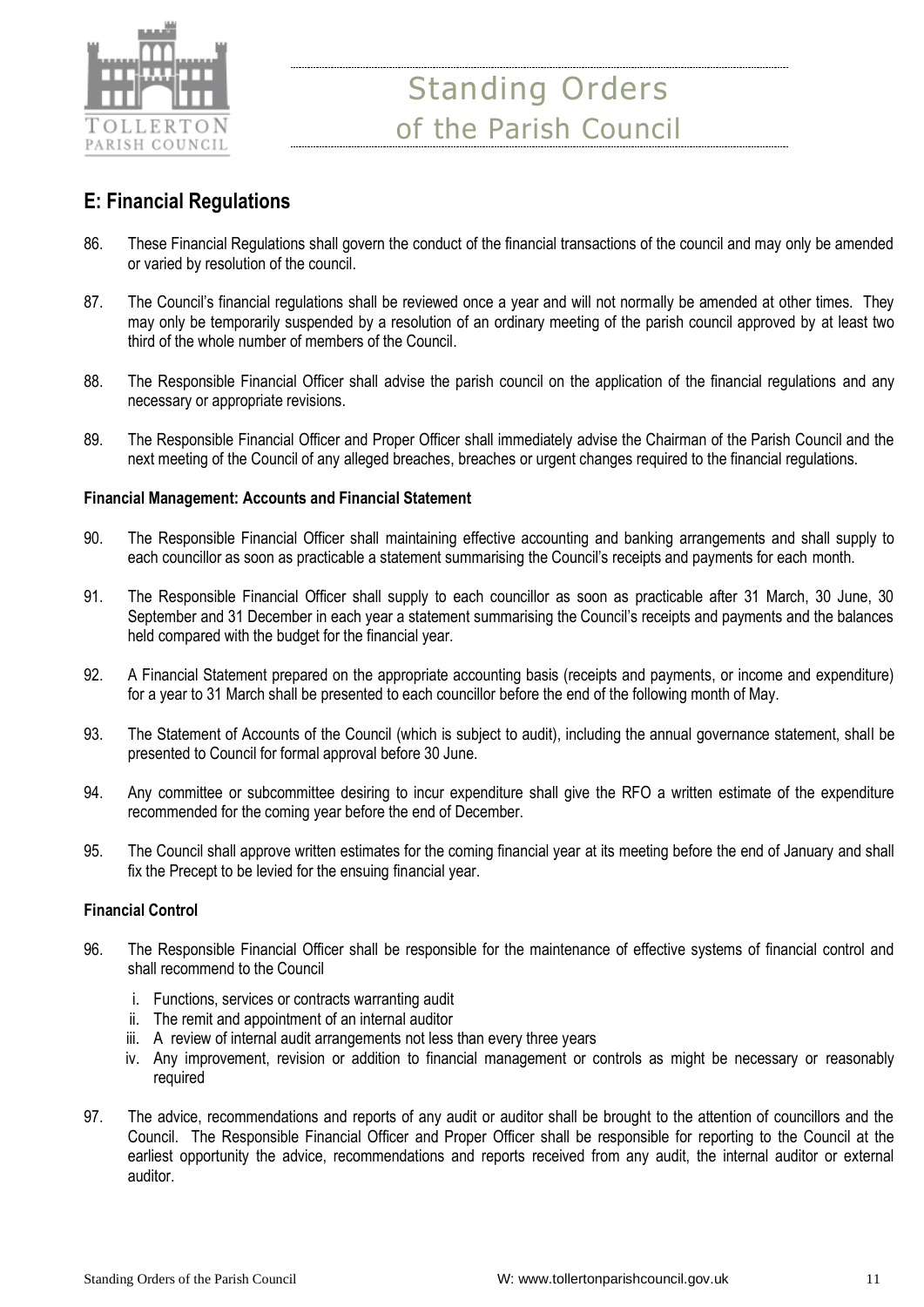

### **Income**

- 98. The collection of all sums due to the Council shall be the responsibility of and under the supervision of the RFO. Particulars of all charges to be made for work done, services rendered, rent or goods supplied shall be agreed annually by the Council, notified to the RFO and the RFO shall be responsible for the collection of all accounts due to the Council.
- 99. Where any significant sums of cash are regularly received by the Council, the RFO shall take such steps as are agreed by the Council to ensure that more than one person is present when the cash is counted in the first instance

### **Contracts**

- 100. Any expenditure incurred by the Council must be approved in advance by an ordinary meeting of the parish council except where the provisions set out in these financial regulations provide an alternative approval process. Approval of expenditure may be delegated to committees and subcommittees except as set out in the provisions of these financial regulations. Expenditure will normally by cheque. The RFO may also may use internet and telephone banking to make approved payments.
- 101. Where it is intended to enter into a contract for the supply of goods or materials or for the execution of works or specialist services the purchase of which shall be governed by the following principles:
	- a. the optimum outcome for the Authority and the residents of Tollerton and
	- b. fair and equitable treatment for all potential suppliers
- 102. An official order or letter shall be issued for all work, goods and services unless a formal contract is to be prepared or an official order would be inappropriate e.g. petty cash purchases. Copies of orders issued shall be maintained
- 103. Every contract whether made by the council or by a committee to which the power of making contracts has been delegated shall comply with these Standing Orders and no exception from any of the following provisions of these Standing Orders shall be made otherwise than by direction of the council provided that these Standing Orders shall not apply to contracts which relate to items (a) to (d) below:
	- a. for the supply of gas, electricity, water, sewerage and telephone services
	- b. for work to be executed or goods or material to be supplied which constitute an extension of an existing contract by the council
	- c. for goods or materials proposed to be purchased which are proprietary articles and/or which are sold only at a fixed price
	- d. for specialist services such as are provided by solicitors, accountants, surveyors and planning consultants (where agreed by the Council)
- 104. Where it is intended to enter into a contract for the supply of goods or materials or for the execution of works or specialist services other than such goods, materials, works or specialist services as are excepted as set out in paragraph (a - d) above with an estimated value:
	- a. up to £1000 requires a written quotation to be sought
	- b. between £1000 and £20000 requires at least 3 written quotations to be sought
	- c. exceeding £20,000 in value, the RFO shall invite tenders from at least three suppliers.
- 105. Any formal tender process shall comprise the following steps:
	- a. a specification of the goods, materials, services and the execution of works shall be drawn up;
	- b. tenders are to be sent, in a sealed marked envelope, to the Proper Officer by a stated date and time;
	- c. tenders submitted are to be opened, after the stated closing date and time, by the Proper Officer and at least two members of the Council;
	- d. tenders are then to be assessed and reported to the appropriate meeting of Council or Committee.
	- e. Neither the Council, nor any committee, is bound to accept the lowest tender, estimate or quote.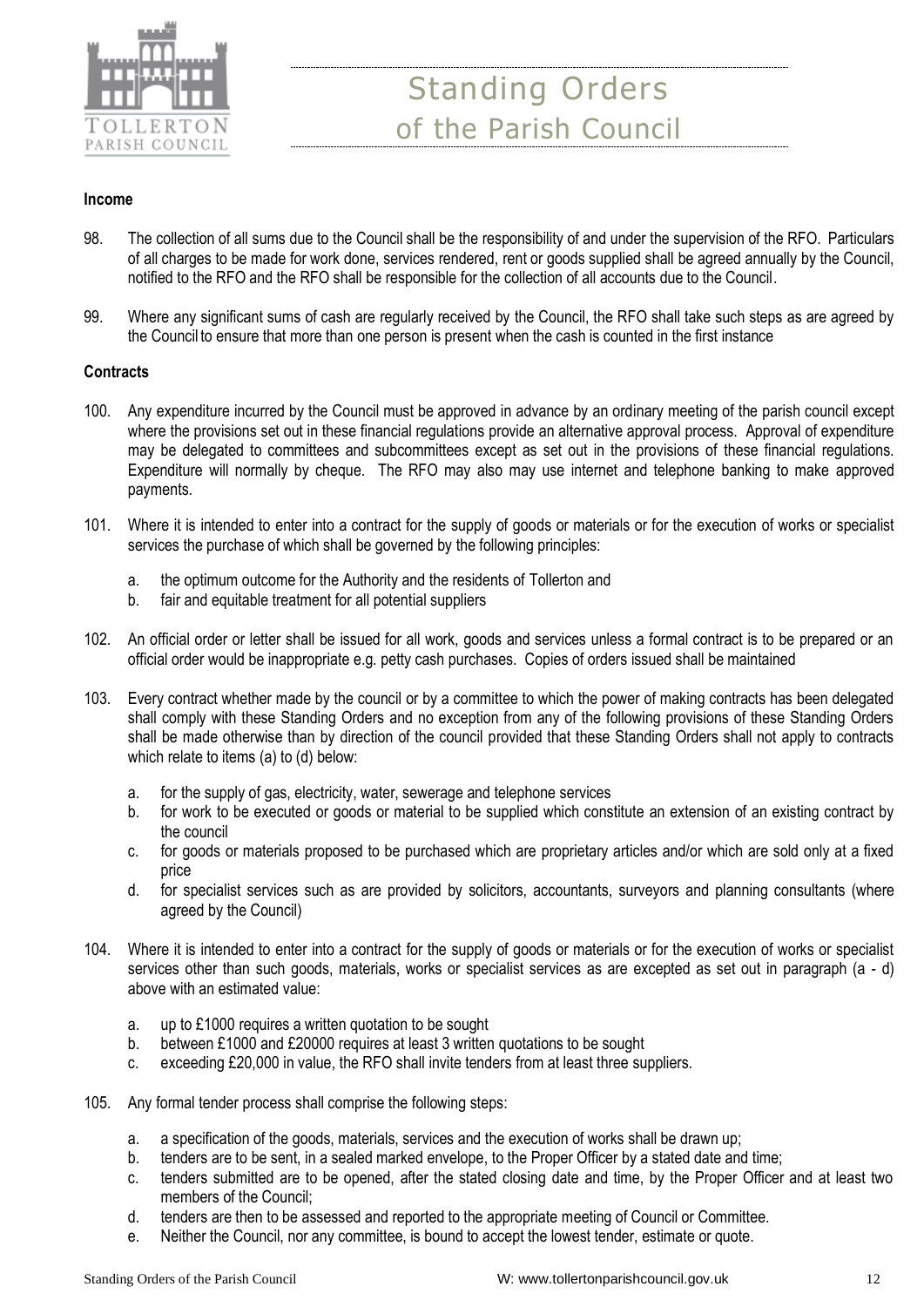

- f. Where the value of a contract is likely to exceed £138,893 (or other threshold specified by the Office of Government Commerce from time to time) the Council must consider whether the Public Contracts Regulations 2006 (SI No.5, as amended) and the Utilities Contracts Regulations 2006 (SI No. 6, as amended) apply to the contract and, if either of those Regulations apply, the Council must comply with EU procurement rules.
- 106. Any contract (revenue or capital) with an estimated value likely to exceed the lesser of any of the following values may only be decided by resolution of an ordinary meeting of the parish council and may not be delegated to any other body or individual:
	- a. the parish annual budget
	- b. the total income of the parish precept
	- c. £50,000
- 107. A legal deed shall not be executed on behalf of the Council unless the same has been authorised by a resolution. In accordance with any such resolution made under standing order any two members of the Council, may sign, on behalf of the Council, any deed required by law and the Proper Officer shall witness their signatures.
- 108. The Parish Clerk may incur expenditure on behalf of the council which is necessary to carry out any repair, replacement or other work which is of such urgency that it must be done at once, whether or not there is any budgetary provision for the expenditure, subject to a limit of £300. The Parish Clerk should attempt to consult the Chairman of the Council and shall immediately report such expenditure to them. The Responsible Finance Officer shall report the action to the appropriate meeting of the parish council as soon as is practicable thereafter and no later than the next ordinary meeting of the parish council. In the absence of the Clerk this authority will apply to any officer designated the deputy clerk and the Chairman of the parish council.
- 109. Councillors may incur expenditure on behalf of the council which is necessary or expenses subject to a limit of £100. Such expenditure shall be reported to an appropriate meeting of the parish council as soon as is practicable thereafter and no later than the next ordinary meeting of the parish council.
- 110. As an employer, the Council shall make arrangements to meet fully the statutory requirements placed on all employers by PAYE and National Insurance legislation. The payment of all salaries shall be made in accordance with payroll records and the rules of PAYE and National Insurance currently operating, and salaries shall be as agreed by Council

### **Assets and Property**

- 111. The Clerk shall make appropriate arrangements for the custody of all title deeds of properties owned by the Council. The RFO shall ensure a record is maintained of all properties owned by the Council, recording the location, extent, plan, reference, purchase details, nature of the interest, tenancies granted, rents payable and purpose for which held in accordance with Accounts and Audit Regulations.
- 112. The RFO shall ensure that an appropriate and accurate Register of Assets and Investments is kept up to date. The continued existence of tangible assets shown in the Register shall be verified at least annually, possibly in conjunction with a risk assessment and health and safety inspection of assets.
- 113. The Council is responsible for putting in place arrangements for the management of risk. The Clerk shall prepare, for approval by the Council, risk management policy statements in respect of all activities of the Council. Risk policy statements and consequential risk management arrangements shall be reviewed by the Council at least annually.
- 114. Following the annual risk assessment of council assets the RFO shall effect all insurances and negotiate all claims on the Council's insurers.
- 115. No property shall be sold, leased or otherwise disposed of without the authority of the Council, together with any other consents required by law, save where the estimated value of any one item of tangible movable property does not exceed £50.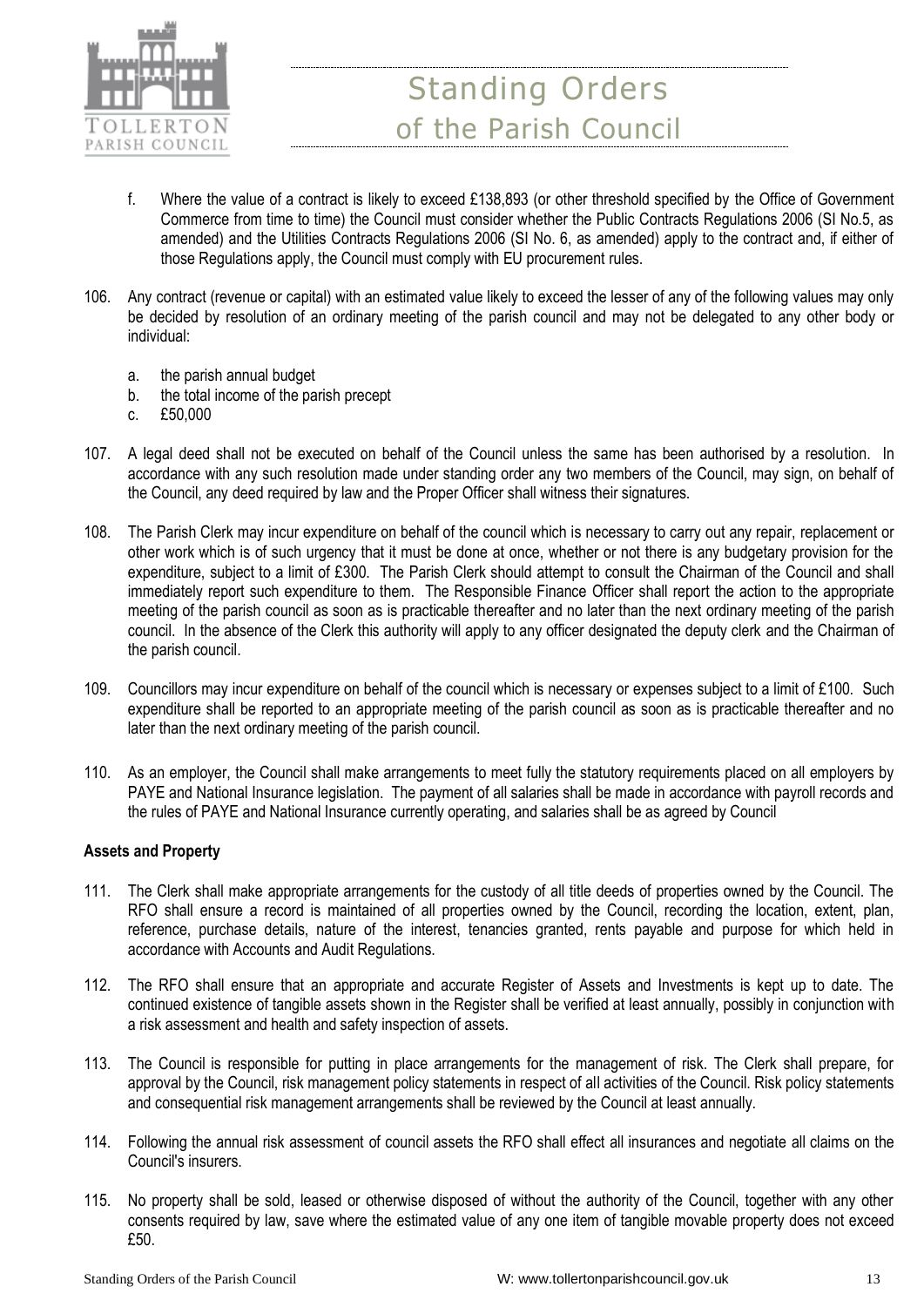

# **F: Operation of the Parish Council**

## **Proper Officer**

- 116. The Council's Proper Officer or such other employee appointed by the Council to undertake the role of the Proper Officer during the Proper Officer's absence shall fulfil the duties assigned to the Proper Officer in standing orders.
- 117. The Council's Proper Officer shall do the following.
	- a. Sign and serve on councillors by delivery, post or by electronic means at their residences a summons confirming the time, date, venue and the agenda of a meeting of the Council and a meeting of a committee and sub-committee at least 3 clear working days before the meeting.
	- b. Give public notice of the time, date, venue and agenda at least 3 clear days before a meeting of the Council or a meeting of a committee or a sub- committee (provided that the public notice with agenda of an extraordinary meeting of the Council convened by councillors is signed by them).
	- c. Subject to standing orders, include in the agenda all motions in the order received unless a councillor has given written notice at least 7 days before the meeting confirming his withdrawal of it.
	- d. Convene a meeting of full Council for the election of a new Chairman of the Council, occasioned by a casual vacancy in his office, in accordance with standing order above.
	- e. Make available for inspection the minutes of meetings.
	- f. Receive and retain copies of byelaws made by other local authorities.
	- g. Receive and retain declarations of acceptance of office from councillors.
	- h. Retain a copy of every councillor's register of interests and any changes to it and keep copies of the same available for inspection.
	- i. Keep proper records required before and after meetings;
	- j. Process all requests made under the Freedom of Information Act 2000 and Data Protection Act 1998 and GDPRs in accordance with and subject to the Council's procedures relating to the same.
	- k. Receive and send general correspondence and notices on behalf of the Council except where there is a resolution to the contrary.
	- l. Manage the organisation, storage of and access to information held by the Council in paper and electronic form.
	- m. Arrange for legal deeds to be signed by 2 councillors and witnessed
	- n. Bring to the attention of and advise the Council and councillors of any departure from or potential breach of the law, standing orders, policy or statutory powers.
	- o. Arrange for the prompt authorisation, approval, and instruction regarding any payments to be made by the Council in accordance with the Council's financial regulations.
	- p. Record every planning application notified to the Council and the Council's response to the local planning authority in the minutes.
	- q. Action or undertake activity or responsibilities instructed by resolution or contained in standing orders.

### **Matters affecting council employees**

- 118. If a meeting considers any matter personal to a Council employee, it shall not be considered until the Council or the committee or the sub-committee has decided whether or not the press and public shall be excluded pursuant to standing orders.
- 119. Subject to the Council's policy regarding absences from work, the Council's most senior employee shall notify the Chairman of the Personnel Committee or, in his absence, the Vice-Chairman, of any absence occasioned by illness or urgency and that person shall report such absence to the committee at its next meeting.
- 120. All exceptional absences, sickness statistics & holidays due shall be reported by the clerk at the Personnel Committee
- 121. The Chairman of the Personnel Committee or in his absence, the Vice-Chairman shall upon a resolution conduct a review of the performance and/or appraisal of the employee's job title and shall keep a written record of it. The review and/or appraisal shall be reported back and shall be subject to approval by resolution by the committee.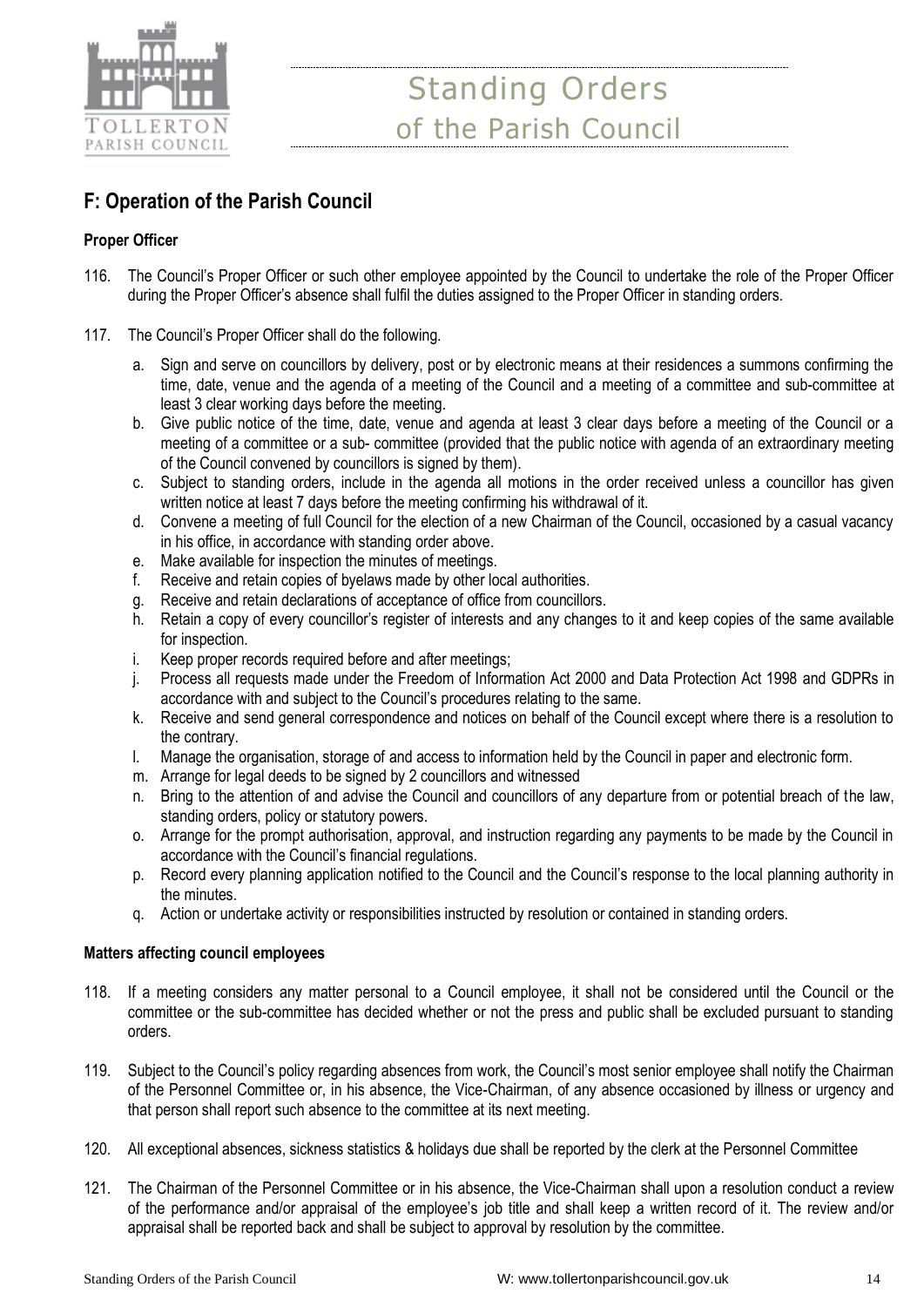

- 122. Subject to the Council's policy regarding the handling of grievance matters, the Council's most senior employee (or other employees) shall contact the Chairman of the Personnel Committee or in his absence, the Vice-Chairman in respect of an informal or formal grievance matter, and this matter shall be reported back and progressed by resolution of the subcommittee.
- 123. Subject to the Council's policy regarding the handling of grievance and disciplinary matters, if an informal or formal grievance matter raised by the Clerk relates to the Chairman or Vice-Chairman of the Personnel Committee, this shall be communicated to another member of the Committee, which shall be reported back and progressed by resolution of the subcommittee.
- 124. Any persons responsible for all or part of the management of Council employees shall keep written records of all meetings relating to their performance, and capabilities, grievance and disciplinary matters.
- 125. The Council shall keep written records relating to employees secure. All paper records shall be secured under lock and electronic records shall be password protected.
- 126. Records documenting reasons for an employee's absence due to ill health or details of a medical condition shall be made available only to those persons with responsibility for the same.
- 127. Only persons with line management responsibilities shall have access to employee records referred to in standing orders above. The chairman of Personnel Committee shall have a privileged access to staff records in the company of the proper officer on the basis that information is not for wider communication and is treated as confidential.

### **Freedom of Information Act 2000**

- 128. All requests for information held by the Council shall be processed in accordance with the Council's policy in respect of handling requests under the Freedom of Information Act 2000.
- 129. Correspondence from, and notices served by, the Information Commissioner shall be referred by the Proper Officer to the chairman of the parish council. Meetings of the parish council shall have the power to do anything to facilitate compliance with the Freedom of Information Act 2000 including exercising the powers of the Proper Officer in respect of Freedom of Information requests set out above.

#### **Relationships with press and other councillors**

- 130. All requests from the press or other media for an oral or written statement or comment from the Council shall be processed in accordance with the Council's policy in respect of dealing with the press and/or other media.
- 131. In accordance with the Council's policy in respect to dealing with the press and/or other media, councillors can, in their official capacity as an appointed chairman, provide oral or written statements or written articles to the press or other media. Councillors expressing personal views must make it clear that they are their own views and not necessarily those of Council.
- 132. An invitation to attend a meeting of the Council shall be sent by electronic mail, together with the agenda, to the councillor of the District and County Council representing its electoral ward. Unless the Council otherwise orders, a copy of each set of minutes shall be sent electronically to the District and County Councillor representing its electoral wards.

Created: 7 December 2015 Reviewed: annually at the Annual Parish Meeting